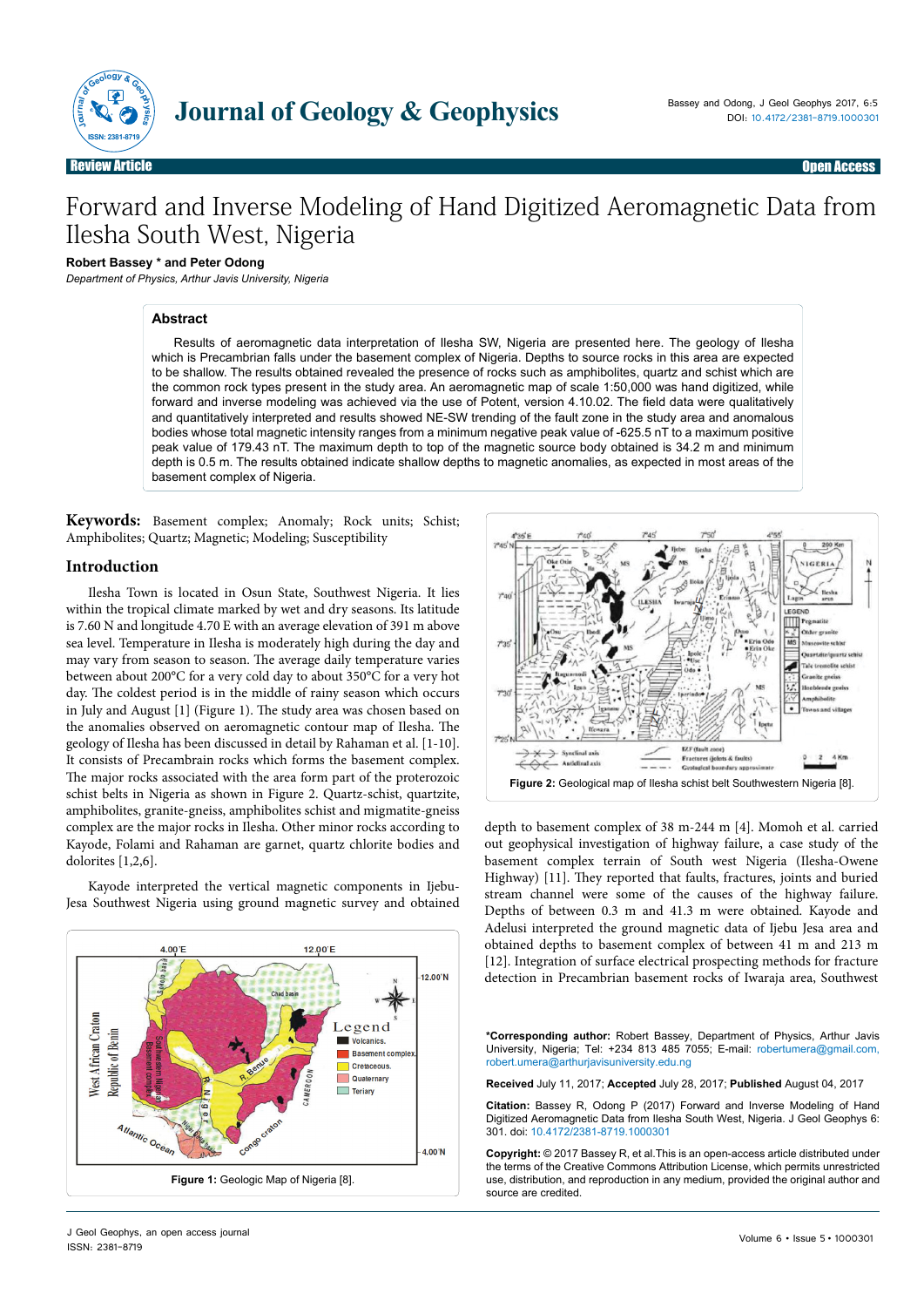Page 2 of 5

Nigeria, by Adelusi et al. showed a NE-SW trending of faults in that area and obtained depths of 10-55 m [13]. Study on the groundwater accumulation of Oke-Ogba area using ground magnetic survey by Alagbe et al. revealed depths ranging from 3.0 to 21.0 m [14]. This depth range agrees with the depth range of 2.3-21.2 m obtained by Adelusi using electrical resistivity method [15]. This study seeks to obtain depth to magnetic anomalies observed on the aeromagnetic map of Ilesha and to justify the effectiveness of hand digitized data.

# **Materials and Methods**

An aeromagnetic map on a scale of 1:50,000 sheet 243 SW was acquired from the Nigerian Geology Survey Agency (NGSA). The aeromagnetic data was acquired at a nominal flying altitude of 152 m (about 500 ft) with flight lines spaced 2 km in the direction 60/240 (dip/ azimuth) degree and contour interval of 20 nT. Magnetic instruments used are air plane, magnetometers, magnetometer stinger and digital data acquisition system track recovering system, recording altimeters, magnetic compensation unit and Doppler navigation system. Regional correction was based on IGRF (1<sup>st</sup> January, 1974). The map (Figure 3) was hand digitized along flight lines. The regional may be defined as the value of the field which would exist if there were no local disturbance due to the source we are trying to interpret.

The regional is actually unknown and may become quite subjective. It can be treated as an additional variable in an interpretation, but reasonable limits may be set from common sense provided by human intervention [16]. Although hand digitization is the most elementary least efficient method of digitization, its accuracy when carefully done compares favorably with other more sophisticated methods [17].

# **Results**

There are several methods of presenting magnetic data, but only two of these methods were adopted in this study [18]. These methods are as summarized below:

# **Profiles**

This is the oldest form of data presentation, but it has the advantage of being able to show details that cannot be shown in grids based presentations. The aeromagnetic profiles of the study area were generated from the aeromagnetic map of Ilesha SW. A section of the map is shown in Figure 3.

# **Contour maps**

This was used in the presentation of the magnetic data of the area (Figure 3).

Traditionally in potential field measurements, data are displayed in



the form of contour maps. Joints and faults are normally represented as elongated closed contours. Faults of regional dimension are characterized by alignments of the contour features [19]. At the eastern part of the map (Figure 3), there is an obvious NE-SW trend and at the western end there is a strong N-S trend. This clearly shows the Ifewara fault zone, which is the dominant feature in Ilesha Southwest [6-8]. Here, most of the lithology boundaries are tectonic [20]. Further confirmation of the N-S trending of the fault is evident in the work of Onyedim, who applied steerable filters in the enhancement of the Ifewara fault zone [19]. Other trending includes NE-SW, NW-SE as evident in the aeromagnetic map (Figure 3).

## **Profile 1**

The total magnetic intensity obtained for this profile has a minimum negative peak value of -59.93 nT to a positive maximum peak value of 61.12 nT. Two rock units were delineated near Ajibodu and Itagunmodu axis. Depths obtained for the two rock units are 0.5 m and 16.7 m respectively.

## **Profile 2**

The magnetic signatures along this profile shows minimum negative amplitude of -45.36 nT and maximum amplitude of 62.70 nT. Rock units delineated are amphibolites schist, quartz schist. Amphibolites schist forms the first and second rock unit along this profile. The depth to top of magnetic anomaly is 13.1 m and 34.2 m. Quartz schist forms the third rock unit. It has depth of 7.4 m.

#### **Profile 3**

A total magnetic intensity with minimum negative peak value of -106 nT and maximum positive peak value of 75.3 nT were obtained. The modeling bodies are two dyke-like bodies in nature, thus one rock unit was delineated with depths of 0.9 m and 2.2 m.

#### **Profile 4**

Two bodies were used in modeling this profile; dyke and slab. The magnetic intensity here shows a minimum negative amplitude of -266.7 nT and maximum positive amplitude of 169.9 nT. The rock unit found here is quartz schist with depths of 8.4 m and 1.0 m.

## **Profile 5**

The magnetic signature observed here are similar to those of profile 2. The major feature delineated here is the Ifewara fault zone. It has a negative minimum total magnetic intensity of -84.35 nT and a positive maximum total magnetic intensity of 179.43 nT. Three dyke-like bodies were used to model this profile. Two rock units were delineated in this area which are quartz and schist whose depths to top of magnetic anomaly are 2.3 m and 23.9 m respectively.

## **Profile 6**

This profile cuts across Ilesha town, Irekete and Iregun areas. It has a minimum negative total magnetic intensity of -625.5 nT and maximum positive peak value of 71.8 nT. The depth to magnetic source here is 11.5 m. The nature of the magnetic signature shows that this area is characterized by a fault fracture trending NE-SE.

## **Discussion**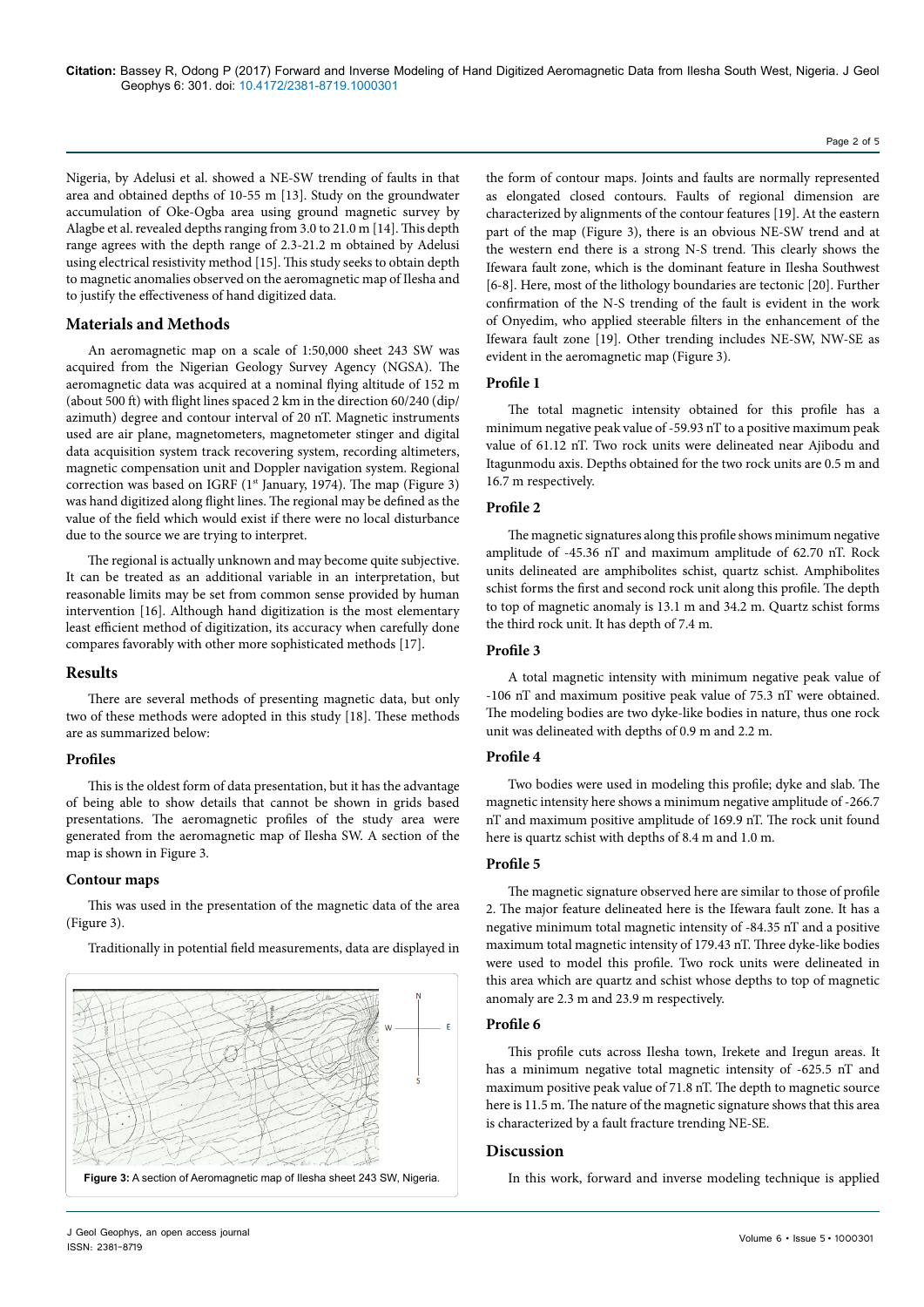#### Page 3 of 5

in analyzing hand digitized aeromagnetic data of Ilesha Southwest, Nigeria. Six profiles where taken across the study area for easiness of interpretation. Profile one (Figure 4) reveals two distinct bodies with susceptibilities of 0.004 and 0.07 and depths of 0.5 m and 16.7 m respectively. Thus two rock units where delineated based on the geology of the study area; quartzite and amphibolite. These rocks had undergone a polycyclic metamorphism which is mostly pervasive in eburnean and Pan-African tectonothermal events [21]. In profile two,

(Figure 5) susceptibilities obtained reveals three rock units namely amphibolites schist and quart schist. Amphibolite occurs widely in southwestern Nigeria in Ile-Ife area, Ibodi, Itagunmodi in Ilesha area. Most outcrops of the massive melanocratic amphibolites are exposed in streams and river channels in these areas [21]. Others rock units obtained from profile 3, 4, 5 and 6 include schist and quartz. The linear nature of the anomalies in this part of the schist belt suggests that the rocks may be bounded and offset by faults which serve as





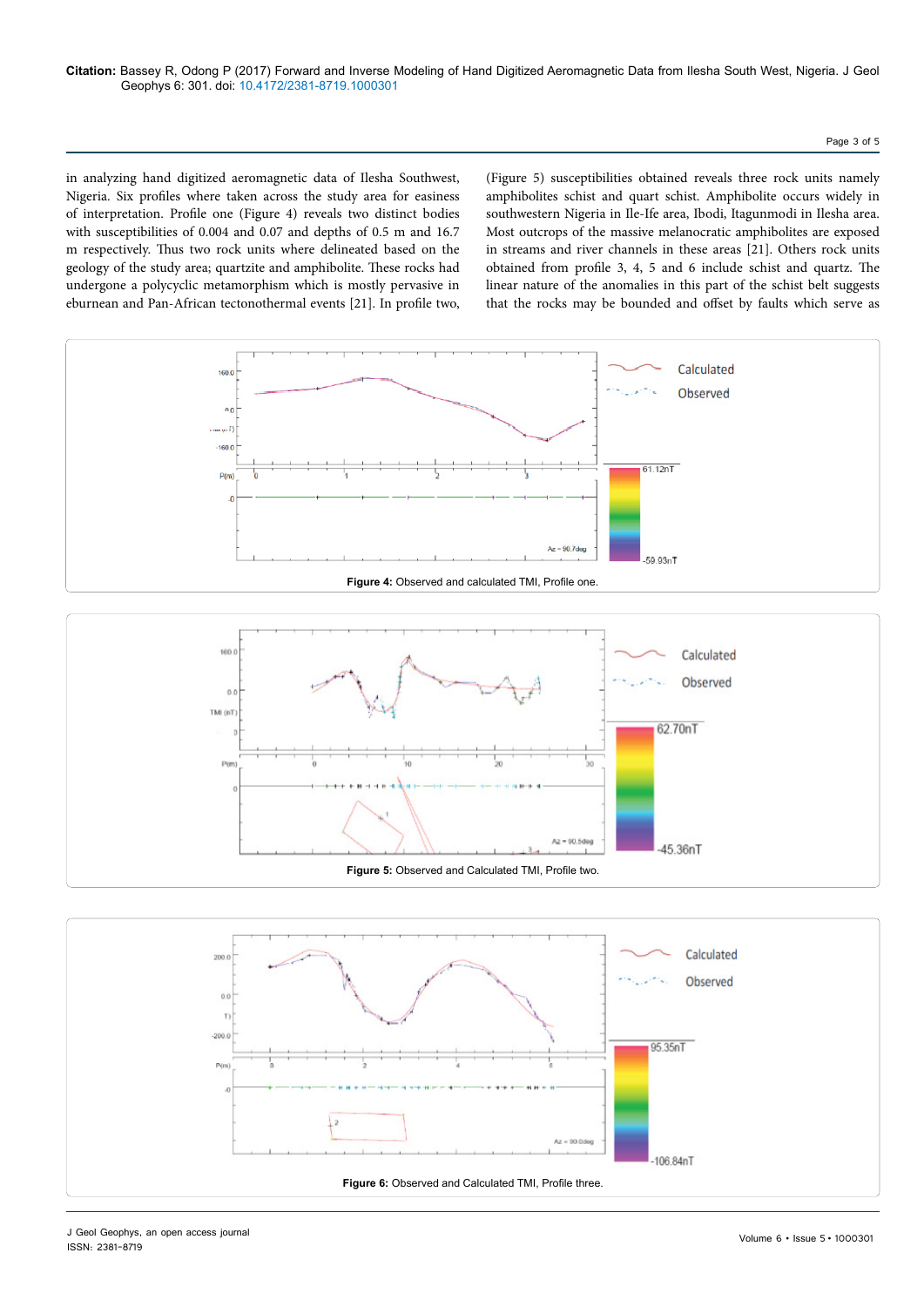#### **Citation:** Bassey R, Odong P (2017) Forward and Inverse Modeling of Hand Digitized Aeromagnetic Data from Ilesha South West, Nigeria. J Geol Geophys 6: 301. doi: 10.4172/2381-8719.1000301







deposits center for mineral resources [4]. This fault is noticeable in profile 6 (Figures 6-9). The area west of the fault comprises mostly amphibolites, amphibole schist, metaultramafites, and meta-pelites. Extensive psammitic units with minor meta-pelite constitute the eastern segment. These are found as quartzites and quartz schist. All these assemblages are associated with migmatitic gneisses and are cut by a variety of granitic bodies Rahaman [2,22]. The results obtained have further confirmed the presence of Ifewara fault zone in the western part of Ilesha, trending NE-SW, as shown in profile 6 (Figure 9). This is in line with the submissions of Onyedim who delineated a major fault trending NNW-SSW in Ilesha SW, using steerable filters [19]. The

results have further justified the effectiveness of hand digitized data as submitted by Bath [17]. Quantitatively, results obtained have shown maximum depth to anomalous source of 34.2 m and minimum depth of 0.5 m. This confirms the result obtained by Momoh et al and Alagbe et al [11,14]. While the former obtained depth ranges of 0.3 m to 41.3 m, the later obtained depths ranging from 3.0 m to 21.0 m. The depth range agrees with the result obtained by Adelusi who used electrical resistivity method and obtained 2.3 m -21.2 m [15]. Geologically, it is expected that depths within Ilesha should be shallow since we are dealing with a basement complex. Hydrocarbon search maybe rule out because of shallow depths but ore minerals have potential on account

Page 4 of 5